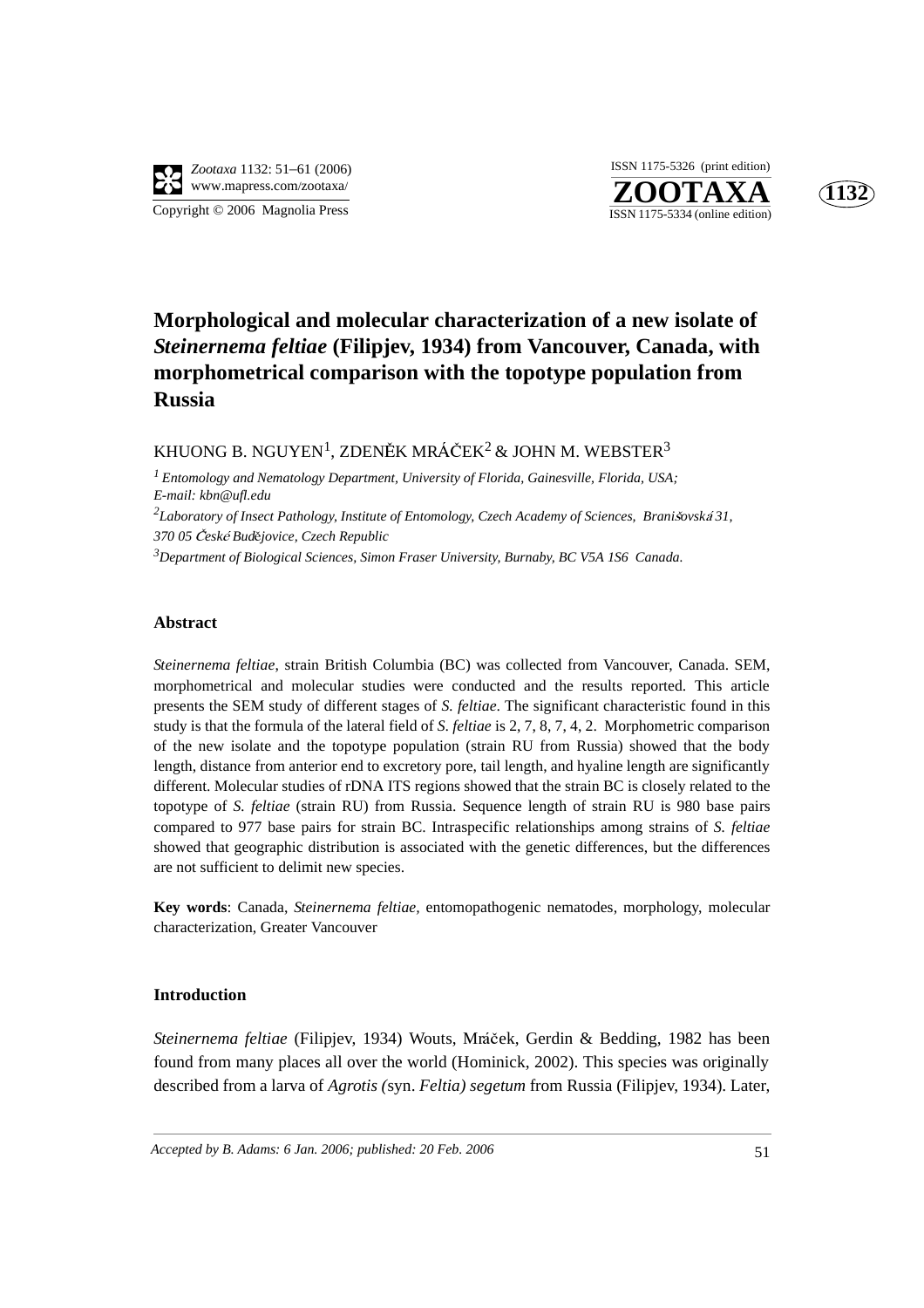**1132**

**ZOOTAXA** Bovien (1937) described *S. bibionis* which was synonymized with *S. feltiae* (Poinar, 1989). During late winter and early spring 2003, a search for entomopathogenic nematodes in coastal areas of the Greater Vancouver area and the Fraser Valley region was conducted. This search revealed four entomopathogenic nematode (EPN) species (Mráček and Webster, 1993; Mráček *et al.*, 2005), including one isolate, which is close to *S. feltiae and S. oregonense*. Morphological, molecular, and cross-breeding studies showed that the nematode is a strain of *S*. *feltiae*. Although the species was studied in more detail by Wouts (1980) in New Zealand, and by Mráček *et al.* (1982) in the former Czechoslovakia, and some SEM photographs were reported (Haukeland, 1993; Mráček & Bednarek, 1991), additional electron microscopy and molecular characterization were needed for more understanding about this important nematode species. For these reasons, the studies of this isolate were conducted and are reported herein.

# **Material and methods**

# *Nematode populations*

The population was recovered from a soil sample by a baiting technique (Mráček, 1980) from White Rock, a coastal area of Greater Vancouver characterized by brown, sandy soil. The nematode was named BC (British Columbia) strain, reared subsequently on *Galeria mellonella* larvae, and established as a laboratory culture at the Simon Fraser University in Burnaby. Part of this culture was moved to the Institute of Entomology in České Budějovice, Czech Republic, and kept in a refrigerator at  $4-8$ °C. The topotype strain Ustinow from Russia (RU) was used also for these studies.

# *Morphological characterization*

# *Light microscopy*

For morphometrical studies, ten *G. mellonella* were exposed to about 2000 infective juveniles in a Petri dish (100 x 15 mm) lined with two moistened filter papers. The Petri dish was kept at room temperature (25°C). First- and second-generation adult nematodes were obtained by dissecting infected insects at 2 to 4 days and 5 to 7 days, respectively, after the insects died.

Juvenile and adult nematodes were heat-killed on glass slides in a drop of water, and mounted in aqueous mounts under a coverglass. The measurements and examination of morphology were performed with an Amplival light microscope (Carl Zeiss, Jena). A number of infective juveniles and adults of first and second generations were fixed in a hot TAF (Courtney *et al*., 1955), transferred to glycerin by a slow evaporation method (Seinhorst, 1959) and mounted in anhydrous glycerin for photographing and for deposit in the nematode collection in the Laboratory of Insect Pathology, Institute of Entomology, Czech Academy of Sciences, České Budějovice, Czech Republic. For photomicrographs,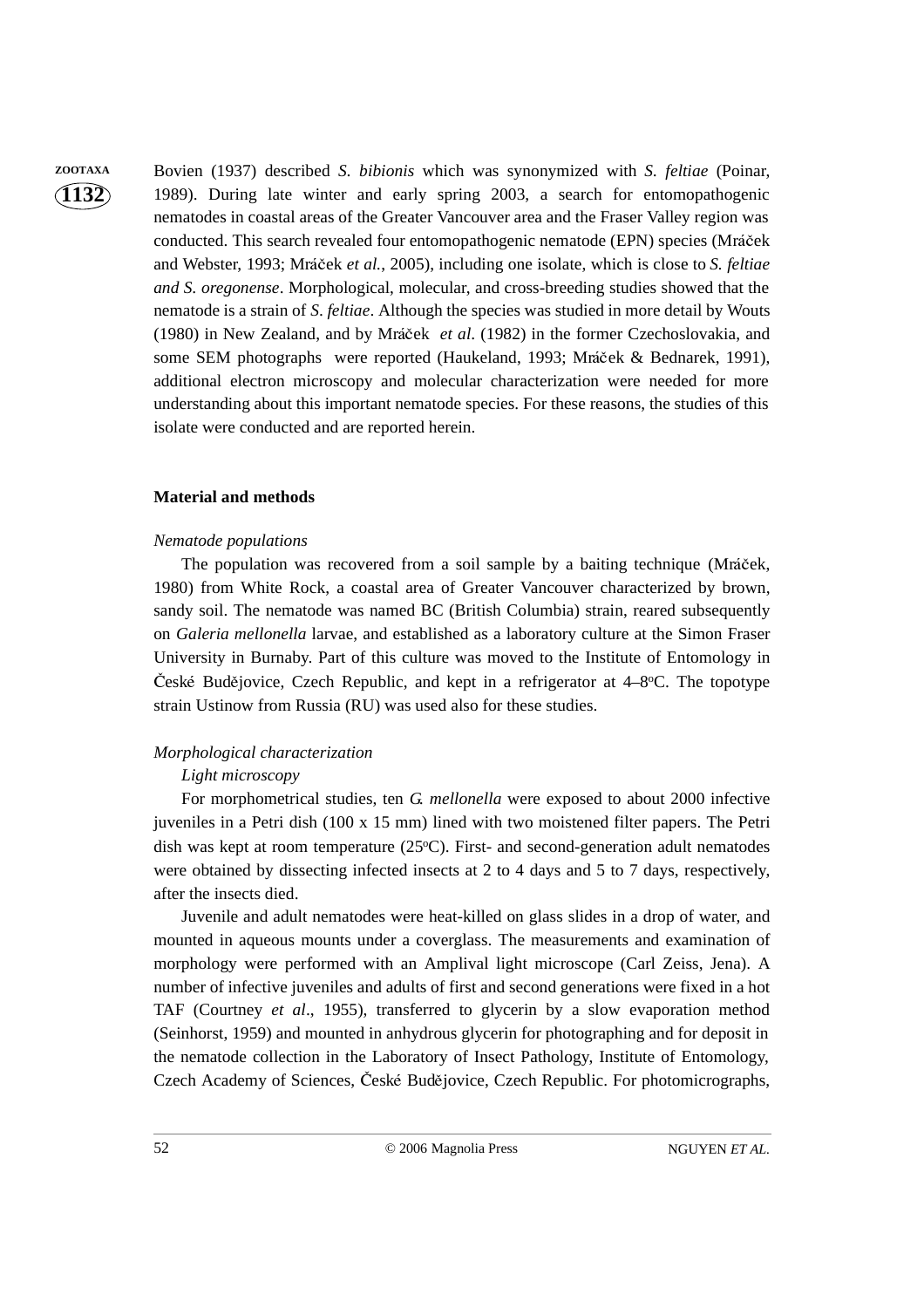a Zeiss Axioplan 2 photomicroscope with DIC optics was used. Coverglass supports were **ZOOTAXA** used in all cases to avoid flattening of specimens.

# *Scanning electron microscopy (SEM)*

Adults of the first generation and infective juveniles were fixed in 4% formalin buffered with 0.1 M sodium cacodylate at pH 7.2 for 24 hours at  $8^{\circ}$ C. They were postfixed with 2% osmium tetroxide solution for 12 hours at  $25^{\circ}$ C, dehydrated in a graded ethanol series, critical point dried with liquid  $CO<sub>2</sub>$ , mounted on SEM stubs, and coated with gold (Nguyen & Smart, 1995). Spicules and gubernacula were prepared as suggested by Nguyen & Smart (1990).

# *Cross hybridization*

The two isolates, BC (British Columbia) strain, and the topotype strain, Ustinow from Russia (RU) were used. The cross hybridization test method described by Nguyen & Duncan (2002) was used in this study.

# *Molecular characterization*

#### *Extraction of DNA*

DNA was extracted from a single female using a DNeasy Tissue kit (QIAGEN Inc., Valencia, CA). Methods in the instruction handbook were followed in this study.

PCR amplification

The ITS regions of rDNA were amplified using the methods reported by Nguyen *et al*. (2001), except all PCR reactions were run in a PTC-200 Peltier Thermo Cycler (MJ Research, Inc., Waltham, MA) with the cycling profile: 1 cycle of 94°C for 7 min followed by 35 cycles of 94°C for 60 sec, 50°C for 60 sec, 72°C for 60 sec. The last step was 72°C for 10 min.

#### *Sequencing*

PCR products were purified with a QIAquick PCR purification kit (QIAGEN Inc., Valencia, CA). Purified DNA was sequenced in both directions (with four primers) on automated sequencers as reported previously (Nguyen *et al*., 2001). SequencherTM, version 4.2 (Gene Code Corporation, Ann Arbor, MI) was used for sequence editing and verifying base-calls.

#### *Multiple alignments*

Sequences of studied species were aligned using the default parameters of Clustal X (Thompson *et al*., 1997), then optimized manually in MacClade 4.0 (Maddison & Maddison, 2002).

#### *Phylogenetic relationships*

Sequences of the internal transcribed spacer regions (ITS) of *Steinernema* species have been used by different authors (Stock *et al*., 2001; Nguyen *et al*., 2001; Nguyen & Duncan, 2002; Nguyen & Adams, 2003; Spiridonov *et al*., 2005) in taxonomic and phylogenetic studies. In this paper, sequences of these regions were used.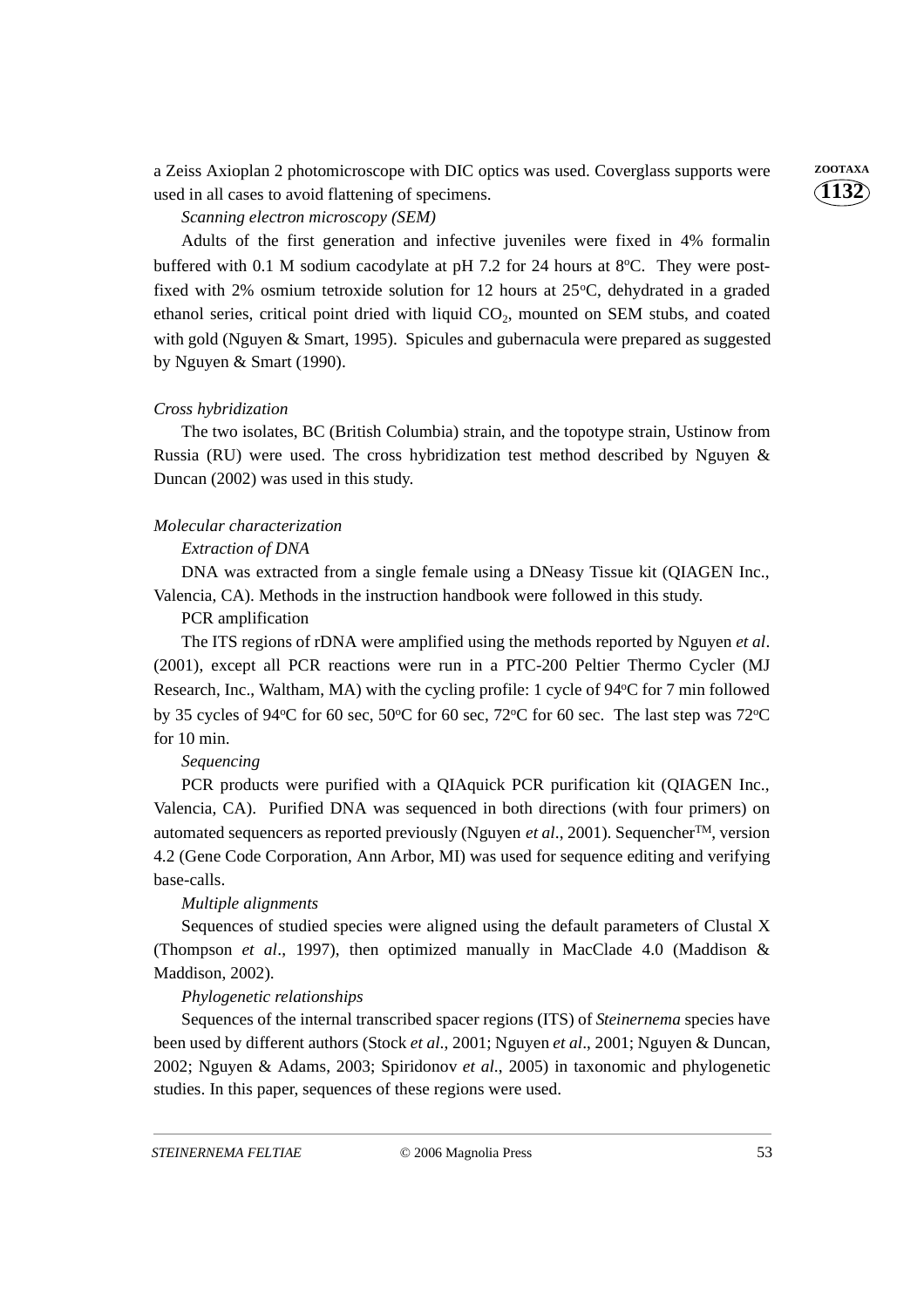# **1132**

**ZOOTAXA** Sequences of the following taxa were used in this study: *Steinernema feltiae* strain A1 (AY230169), A2 (AY230170) from England, MY9 (AY230178) from Japan, T92 (AY230185) from Indonesia (Spiridonov *et al*., 2004), Microbio (AY170335) from China (GenBank), SN (AF121050) from France (Nguyen *el al.*, 2001). All of these sequences were reported by Spiridonov *et al*. (2005). *Steinernema feltiae* BC strain (DQ310470) from Canada, and RU (DQ310469) from Russia. These strains were selected because they were from different geographic and climatic conditions (four from Europe, three from Asia and one from America). Sequences reported by Nguyen & Adams (2003) also were used for phylogenetic analysis.

> Molecular phylogenetic relationships were obtained by maximum parsimony (MP) using PAUP, 4.0b8 (Swofford, 2002). All data were assumed to be unordered, all characters were treated as equally weighted, and gaps were treated as missing data. MP was performed with a heuristic search (simple stepwise addition, tree-bisectionrecombination branch swapping). For the phylogenetic analysis *Steinernema intermedium* was treated as the outgroup taxon for resolving relationships among the rest of the *Steinernema* species (Nguyen *et al*., 2001; Nguyen & Adams, 2003).

# **Results and discussion**

# *First generation male*

Head truncate, four cephalic and six labial papillae prominent, but cephalic papillae are not as prominent as those of *S. glaseri* (Fig. 1A, Nguyen & Smart, 1995). Posterior region of the body curved ventrally (Fig. 1C,D), mucron very long, usually straight or curved dorsally (Fig. 1D–F). One single, ventral, precloacal papilla, and eleven pairs of papillae (Fig. 1B). Six pairs are precloacal, subventral, one pair adanal, one pair lateral, two pairs subterminal subventral, and one pair post cloacal, subventral (Fig. 1D,E). Spicules are similar to those of other isolate of *S. feltiae* and *S. oregonense* (Fig. 2) with spicule head much longer than width (length/width ratio  $= 1.4-2.1$ ), shaft very short or absent, spicule blade not well curved (Fig. 2C,D), velum obscure. Gubernaculum thin, almost straight, anterior end curved ventrally.

# *First generation female*

 Face view of the female is similar to other *Steinernema* species: four cephalic and six labial papillae prominent (Fig. 3B). Occasionally (5%), an abnormal face view was observed (Fig. 3A). Amphids small, close to lateral papillae. Vulva protruding (Fig. 3C, Fig. 4E,F), epiptygma absent. Tail always with long, pointed terminus which is different from female tail of other species.

# *Infective juvenile*

Head not annulated, longer than that of most other species. Lateral field begins with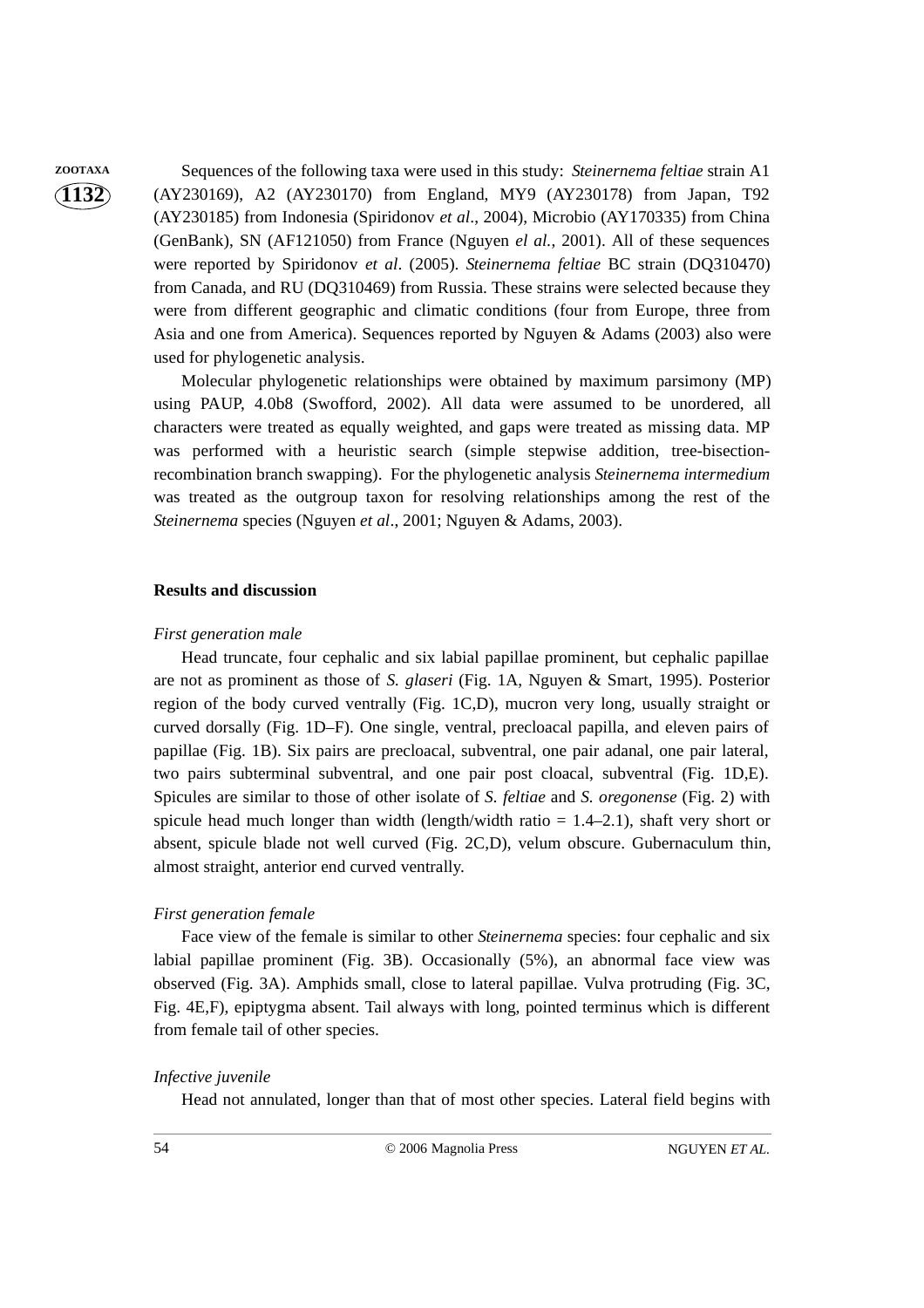one line from the first annule (Fig. 5A). At annules 8–10, 2 additional lines appear to form **ZOOTAXA** two ridges (Fig. 5B). Between excretory pore and base of esophagus, the lateral field changes from two ridges to seven ridges (Fig. 5C). A short distance posteriorly, the central ridge divides into two, making a total of eight ridges, the maximum number of ridges in lateral field (Fig. 5C). In posterior third of body, the lateral field reduces gradually to seven, then to four ridges near anus (Fig. 5E), and finally to two ridges at phasmid (Fig. 5F). The formula of lateral field of *S. feltiae* is 2, 7, 8, 7, 4, 2. Phasmid located anterior to mid-tail, right on the ventral lateral line (Fig. 5F).



**FIGURE 1**. SEM of male of *S. feltiae* strain BC. A, face view. B, C, posterior regions with prominent genital papillae in B and not very prominent in C. D–F, variation of mucron and tail tip. Scale bars: A=7.5 µm, B=50.0 µm, C=85.7 µm, D=23.1 µm, E=10 µm, F=8.57 µm.

#### *Morphometrical comparison with topotype*

In general, for infective juvenile, morphometrics of *S. feltiae* strain BC and strain RU are similar except the body length, distance from anterior end to excretory pore, tail length and hyaline portion; these differences are statistically significant (Table 1). For male, spicule length, gubernaculum length, D% are similar. Interestingly, the mucron in the second generation male in both isolates is much longer than that in the first generation (Table 2).

# *Cross hybridization*

Cross hybridization test showed that the male and female of the two strains mated and offspring developed indicating that the two isolates are in the same species.

**1132**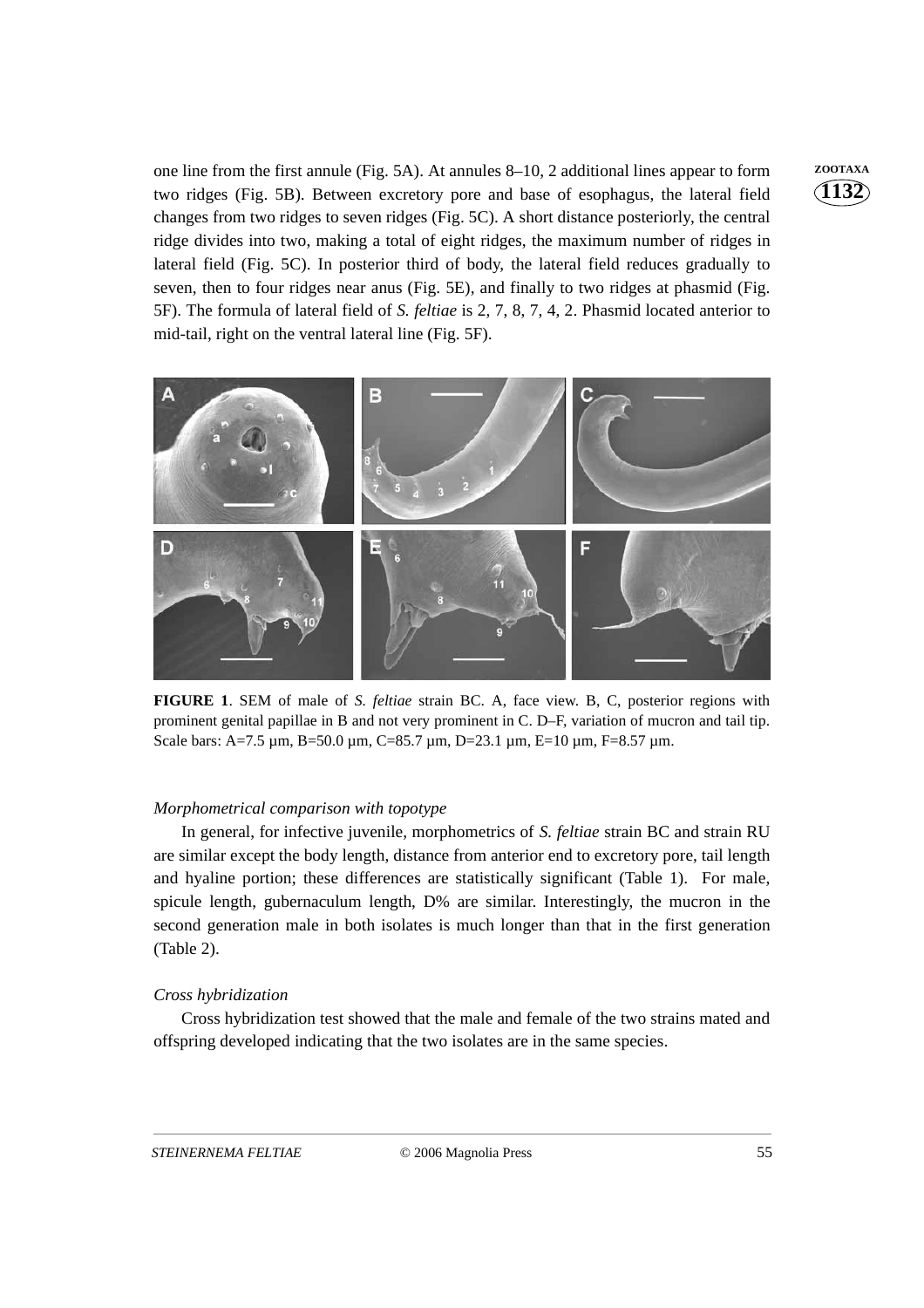

**FIGURE 2.** SEM and light microscopy. Comparative morphology of spicules *S*. *feltiae* and *S. oregonense.* A, spicule of *S. feltiae* strain SN. B, spicule of *S. oregonense.* C,D, variation of spicule of *S. feltiae* strain BC. Scale bars: A=21 µm, B=24 µm, C=24 µm, D=16 µm (in C).



**FIGURE 3.** SEM of female of *S. feltiae* strain BC. A, an abnormal face view. B, a normal face view. C, vulva. D–E, variations of female tail tip. Scale bars: A=6.67 µm, B=10.0 µm, C=15 µm, D=12 µm, E=15 µm, F=16.7 µm.

**ZOOTAXA**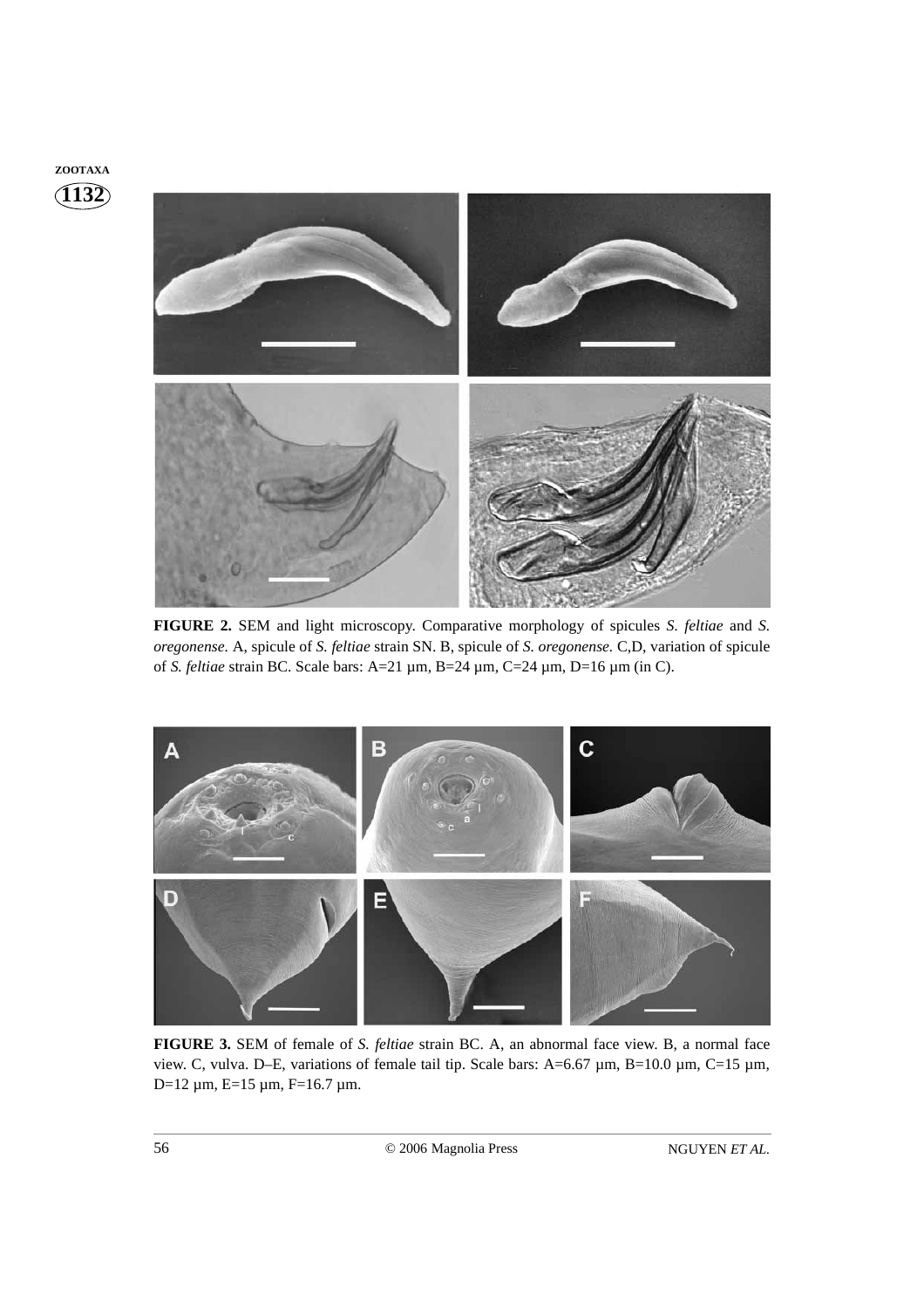

**FIGURE 4.** Light microscope photographs of *S. feltiae* strain BC. A–C, infective juvenile showing excretory pore, basal bulb and long tail . D–F, second generation female, D, tail, E, young , F, old specimen. Scale bars:  $A-C=14 \mu m$ ,  $D=32 \mu m$ , E,  $F=20 \mu m$ .

# *DNA characterization*

*Sequences and multiple alignments:* The sequence lengths, flanked by the two primers 18S and 26S of the ITS regions of *S. feltiae* strain BC, are 977 base pairs (bp), ITS1 = 272 bp, ITS2 = 298 bp, and those of the topotype strain RU are 980 bp, ITS1 = 275 bp, ITS2 = 298 bp. The strain BC has only four base pairs different from the topotype population RU (Table 4). The alignment of the sequences of the ITS regions of eight strains of *S*. *feltiae* (not reported here) showed that most differences come from the numbers of base pairs in ITS1. One important difference found in this alignment is that the 5.8S region of the China **1132 ZOOTAXA**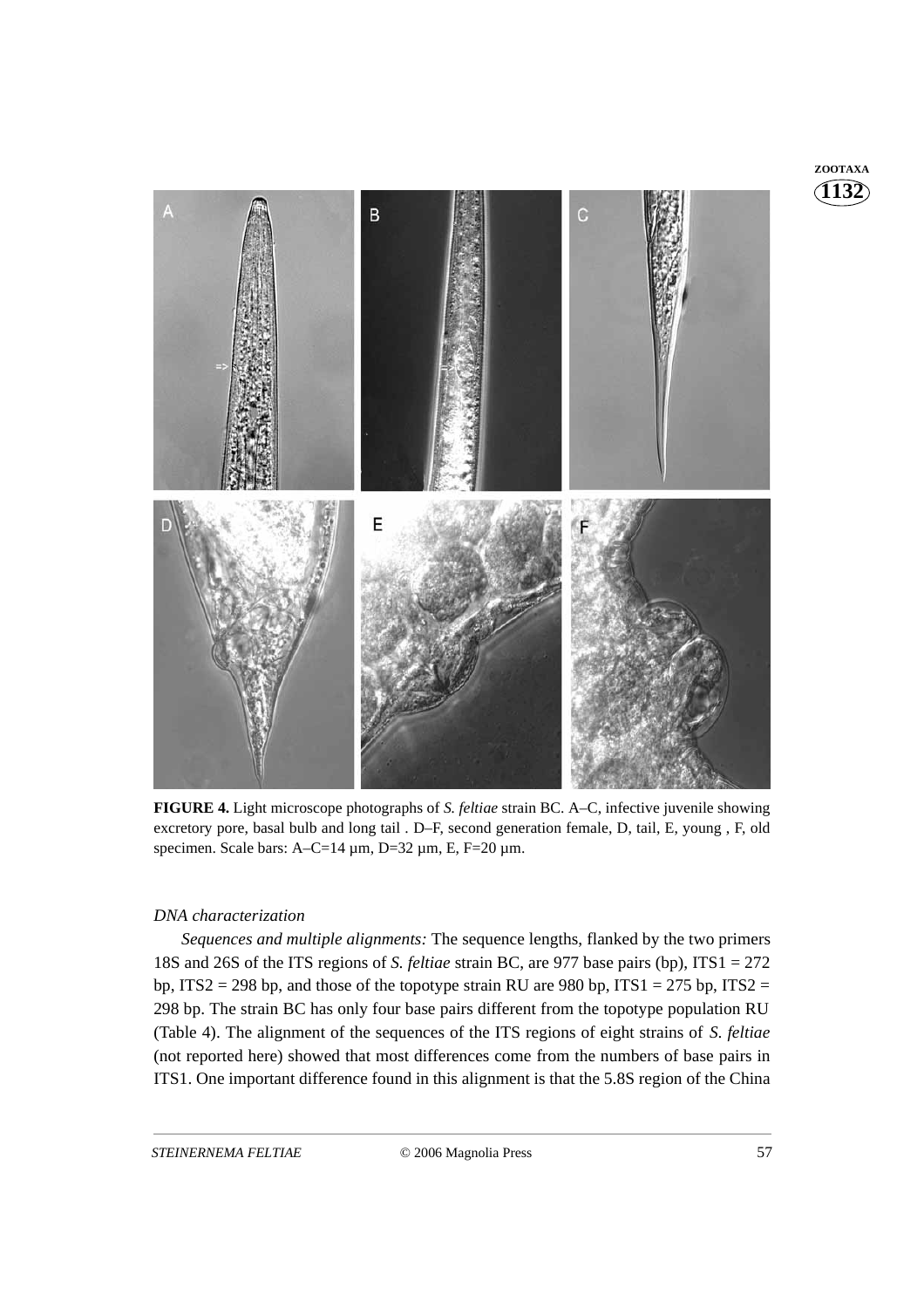**1132 ZOOTAXA** strain has two insertions making its length become 159 bp (compared to 157 bp for most *Steinernema* species) (Table 3). The presence of these two characters needs to be confirmed.



**FIGURE 5.** SEM of infective juvenile of *S. feltiae* strain BC showing lateral field pattern. A, anterior region showing smooth head, amphid, and one line in lateral field. B, lateral field with two ridges. C, lateral field with two ridges anteriorly, seven ridges posteriorly. D, lateral field with eight ridges. E, lateral field in posterior region showing four ridges near anus. F, lateral field with two ridges and phasmid. Scale bars: A=4.29 µm, B=5.0 µm, C=7.5 µm, D=7.5 µm, E=23.1 µm, F=1.67 µm.

For intra-specific relationship, BC strain is different from strain A1 by three bp, from T29, SN, and China strains by four bp, from strain MY9 by 14 bp and from strain A2 by 21 bp (Table 4). These differences make the sequence lengths of ITS regions of the eight studied strains variable from 970 to 985 bp. Sequences of four strains, A1, SN, RU and T29 are identical, 980 bp. Among these eight strains, strain A2 from United Kingdom is the most divergent from others with eleven diagnostic characters and 15–21 bp differences from others (Tables 3, 4); the next one is MY9 from Japan with seven diagnostic characters and 10–15 bp differences from others. These differences show that the two strains MY9 from Japan, and A2 from United Kingdom are the most divergent from other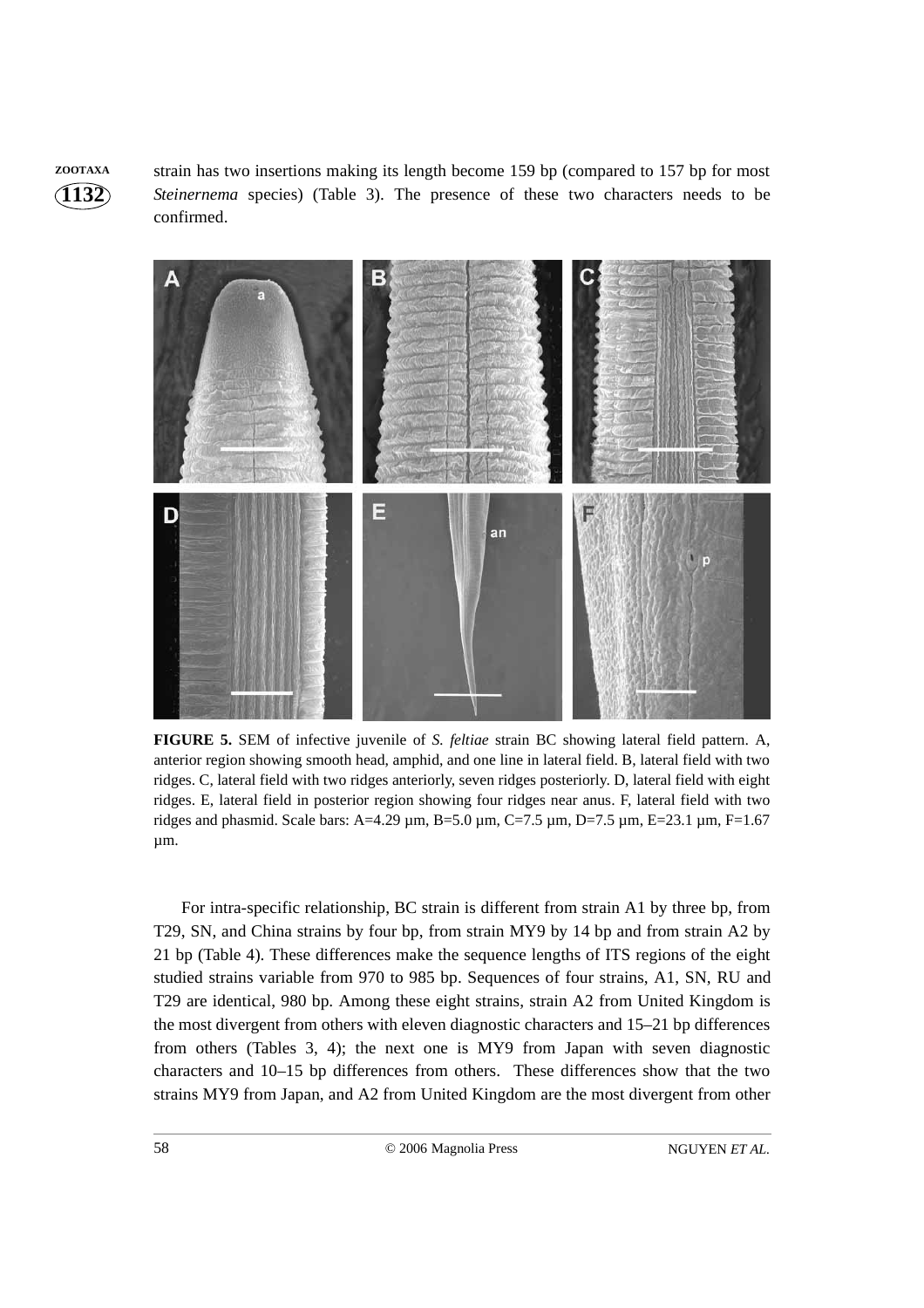strains. All six other strains are close to each other, 0 to 4 bp apart, in which no distances **ZOOTAXA** were found between the three strains T92, RU, and A1. The above results indicate that geographic distances (France, Indonesia, Russia and United Kingdom) contribute to the genetic differences (Tables 3, 4), but those differences do not create new species (Strain A2, and MY9 were confirmed as strains of *S. feltiae* by Reid and Hominick [1992, 1993], and Yoshida [2003]).

For inter-specific relationship, all distances between species are much higher than those between strains (at least 117 bp between *S. feltiae* and the closest species *S. oregonense*, and 101 bp between *S. carpocapsae*, and *S. siamkayai* compared to at most 21 bp, between strain A2 and strain BC of S*. feltiae*) (Table 4).



**FIGURE 6.** Phylogenetic relationships between 23 species and strains of *Steinernema* with bootstrap analysis of ITS regions. The eight strains of *S. feltiae* from a monophyletic group. Numbers at the nodes represent bootstrap proportion.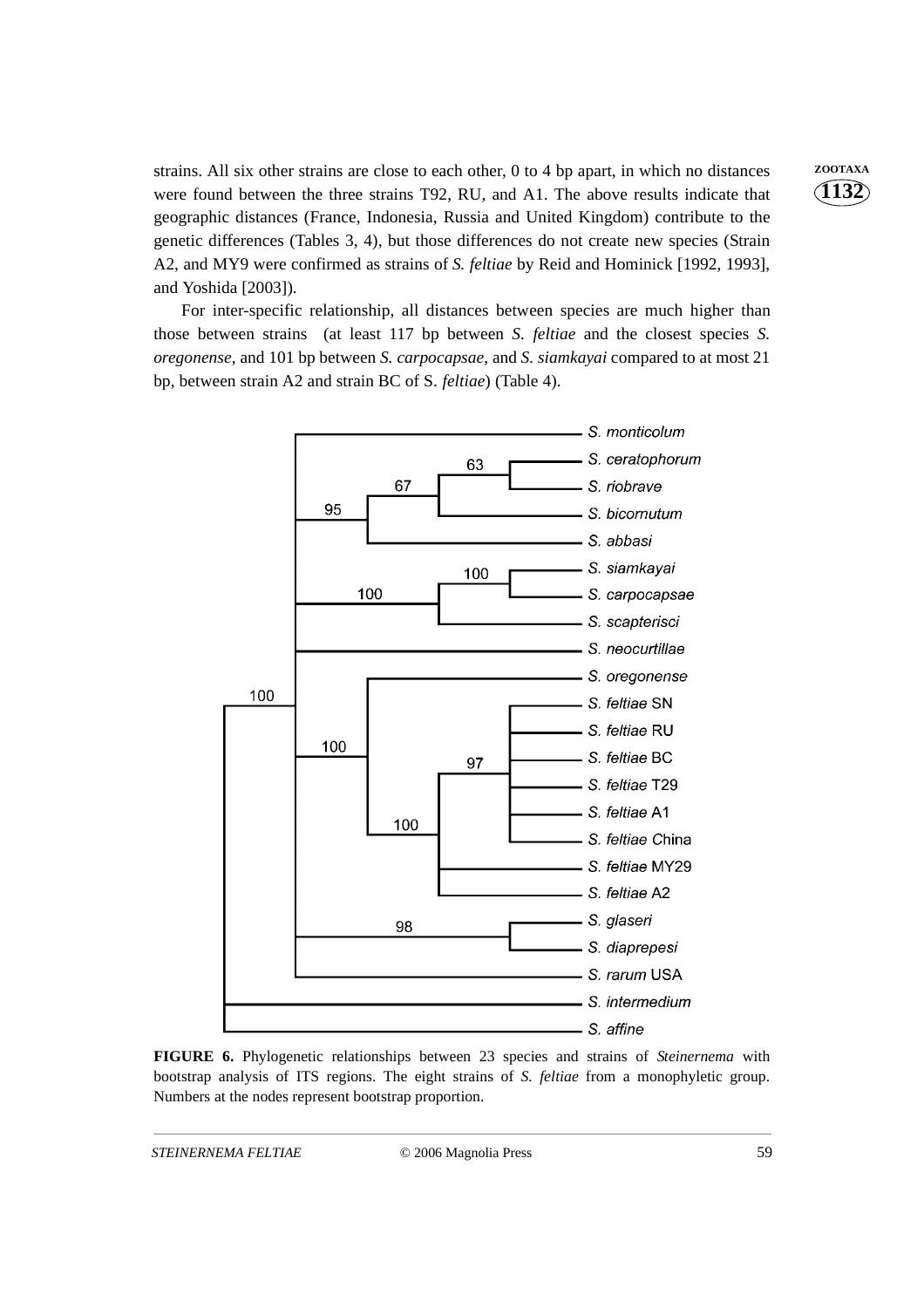**1132**

**ZOOTAXA** *Phytogenetic relationships:* The phylogenetic relationships among the 23 *Steinernema* species and strains are presented in Figure 6 (tree length =  $2511$ , CI =  $0.5472$ , RI = 0.5251). The eight strains of *S. feltiae* comprise a monophyletic group by analysis of the ITS region. In this clade, the six strains, A1, China, BC, SN, T29, and RU form a monophyletic group representing the sister group to strain MY9 and A2. This topology shows that the two nematode isolates MY9 and A2 are genetically different from other strains of *S. feltiae*, but the difference is not enough for new species.

#### **Acknowledgment**

The authors thank the EM Core, and Florida Agricultural Experiment Station, University of Florida, for the scanning microscope used to produce SEM photographs, support and approval for publication as Journal series No R-10898.

#### **References**

- Bovien, P. (1937) Some types of association between nematodes and insects. *Videnskabelige Meddelelser Fra Dansk Naturhistorisk Forening Bd*., 101, 1–114.
- Courtney, W.D., Polley, D. & Miller, V.I. (1955) TAF an improved fixative in nematode technique. *Plant Disease Reporter*, 39, 570–571.
- Filipjev, I.N. (1934) Miscellania Nematologica 1. Eine neueart der Gatung *Neoaplectana* Steiner nebst Bermerkungen uber die systematische Stellung der letzteren. *Magasin de parasitologie de l'Institut Zoologique de l'Academie de l'USSR*, 4, 229–240.
- Haukeland, S. (1993) Scanning electron micrographs of the anterior region of nematodes in the genus *Steinernema* (Steinernematidae: Rhabditida). *Fundamental and Applied Nematology*, 16, 57–61.
- Hominick, W.M. (2002) Biogeography. *In*: Gaugler, R. (Ed.), *Entomopathogenic Nematology.* New York, NY, USA, CABI Publishing, pp. 115–143.
- Maddison, W.P. & Maddison, D.R. (2002) MacClade version 4.0. Sinauer, Massachusetts, Sunderland.
- Mráček, Z. (1980) The use of "Galleria traps" for obtaining nematode parasites of insects in Czech-<br>episode Steinernematidae) Acta Entomologica Bohamoslovalovaca, 77, 378 oslovakia (Nematoda, Steinernematidae). *Acta Entomologica Bohemoslovalovaca*, 77, 378– 382.
- Mráček, Z. & Bednarek, A. (1991) The morphology of lateral fields of infective juveniles of ento-<br>monathogenic nematodes of the family Steinernematidae (Rhabditida) *Nematologica*, 37, 63– mopathogenic nematodes of the family Steinernematidae (Rhabditida). *Nematologica*, 37, 63– 71*.*
- Mráček, Z. & Webster, J. (1993) Survey of Heterorhabditidae and Steinernematidae (Rhabditida,<br>Nematoda) in Western Canada *Lournal of Nematology* 25, 710–717 Nematoda) in Western Canada. *Journal of Nematology*, 25, 710–717.
- Mráček, Z., Gut, J. & Gerdin, S. (1982) *Neoaplectana bibionis* Bovien, 1937, an obligate parasite<br>insect isolated from forest, soil in Czechoslovskia, *Eolia Parasitellogica*, 29, 139–145 insect isolated from forest soil in Czechoslovakia. *Folia Parasitollogica*, 29, 139–145.
- Mráček, Z., Kindlmann, P. & Webster, J.M. (2005) *Steinernema affine* (Nematoda: Steinernema-<br>tidae), a new record for North America and its distribution relative to other entomonathogenic tidae), a new record for North America and its distribution relative to other entomopathogenic nematodes in British Columbia. *Nematology* , 7, 495–501.
- Nguyen, K.B. & Duncan, L.W. (2002) *Steinernema diaprepesi* n. sp. (Rhabditida: Steinernema-